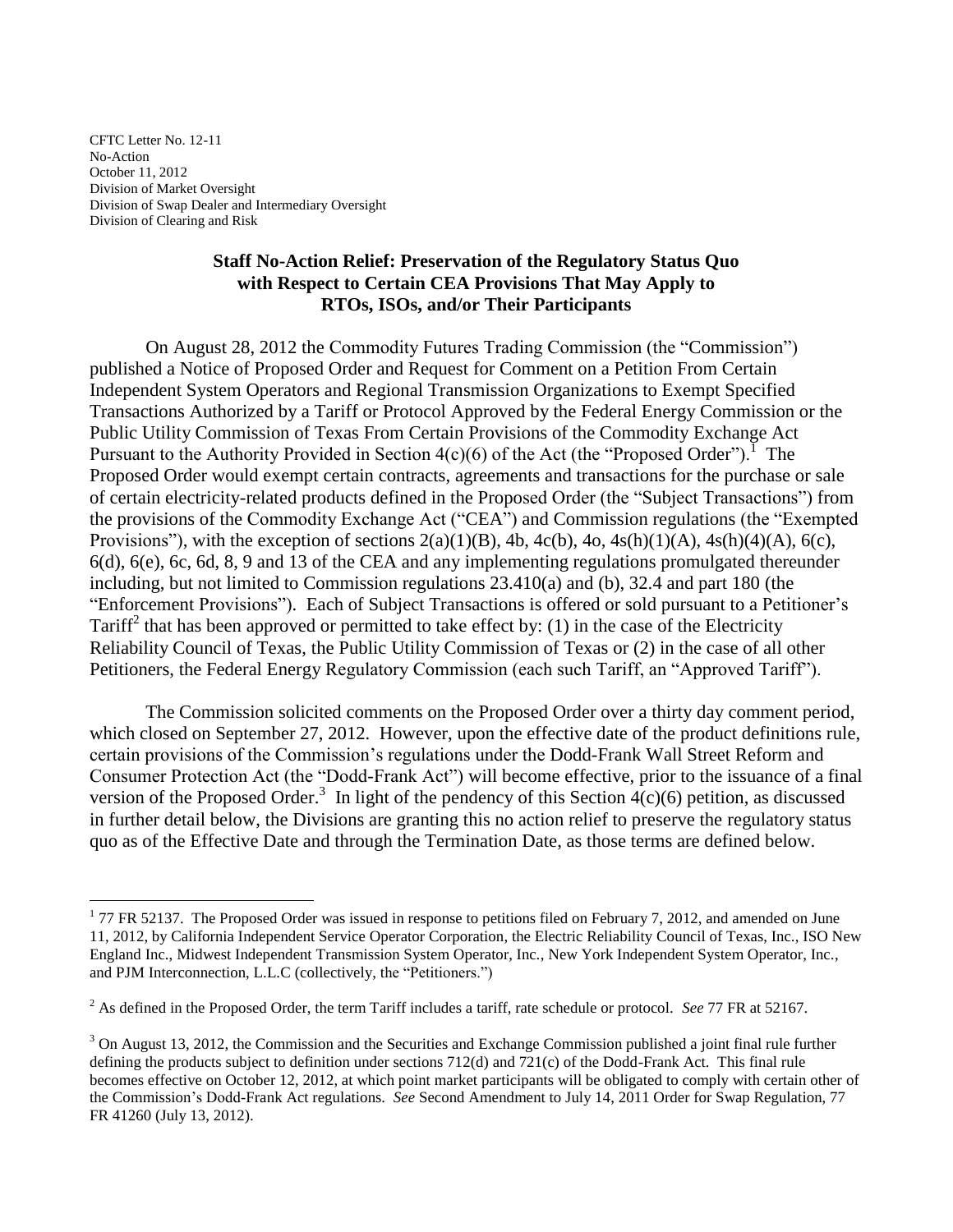## *Discussion*

As mentioned previously, the Commission is currently considering comments on the Proposed Order that was published on August 28, 2012. A number of Petitioners and other market participants have expressed concern regarding the applicability of Dodd-Frank provisions on and after October 12, 2012 and pending final action on the Proposed Order.

In light of these facts and circumstances, the Divisions believe that it is appropriate to maintain the regulatory status quo with respect to the Petitioners' relevant activities pending final action on the Proposed Order. To implement this goal, the Divisions are taking a no-action position with respect to any of the contracts, agreements or transactions entered into pursuant to a currently (*i.e.*, as of the Effective Date) Approved Tariff, and any other Subject Transactions that would fall within the scope of the Proposed Order (collectively, the "No-Action Transactions"). This no-action position applies to the Petitioners and to any person who is or would be eligible to participate in the Petitioners' markets under any currently Approved Tariff (collectively, the "Exempted Persons").

This no-action position will be effective on the earlier of the date that this letter is issued or October 11, 2012 (the "Effective Date"). This no-action position will expire on March 31, 2013, or such earlier date as the Commission may establish in taking final action on the Proposed Order (the "Termination Date").

Accordingly, the Divisions will not recommend that the Commission commence an enforcement action against any Exempted Person, with respect to any of the Subject Transactions, for failure to comply with any of the Exempted Provisions, other than the Enforcement Provisions, during the period between the Effective Date and the Termination Date.

## *Other Matters*

As noted above, the no-action relief provided by this letter is intended to preserve the regulatory status quo with respect to the No-Action Transactions. The relief provided by this no-action letter does not otherwise affect any Dodd-Frank Act implementing regulations that the Commission promulgates, including any implementation dates therein. In addition, this no-action relief is without prejudice to any decision by the Commission, following consideration of the comments to the Proposed Order, to take final action on the Proposed Order that is, in any respect, the same as, narrower than, or broader than, that which was proposed.

Nothing in this staff no-action letter in any way limits the Commission's authority with respect to any person, entity or transaction pursuant to the Enforcement Provisions. Further, the no-action position taken herein is taken by the Divisions only and does not bind the Commission or any other Division or Office of the Commission's staff. As with all no-action letters, the Divisions retain the authority to condition further, modify, suspend, terminate or otherwise restrict the terms of the noaction relief provided herein, in their discretion.